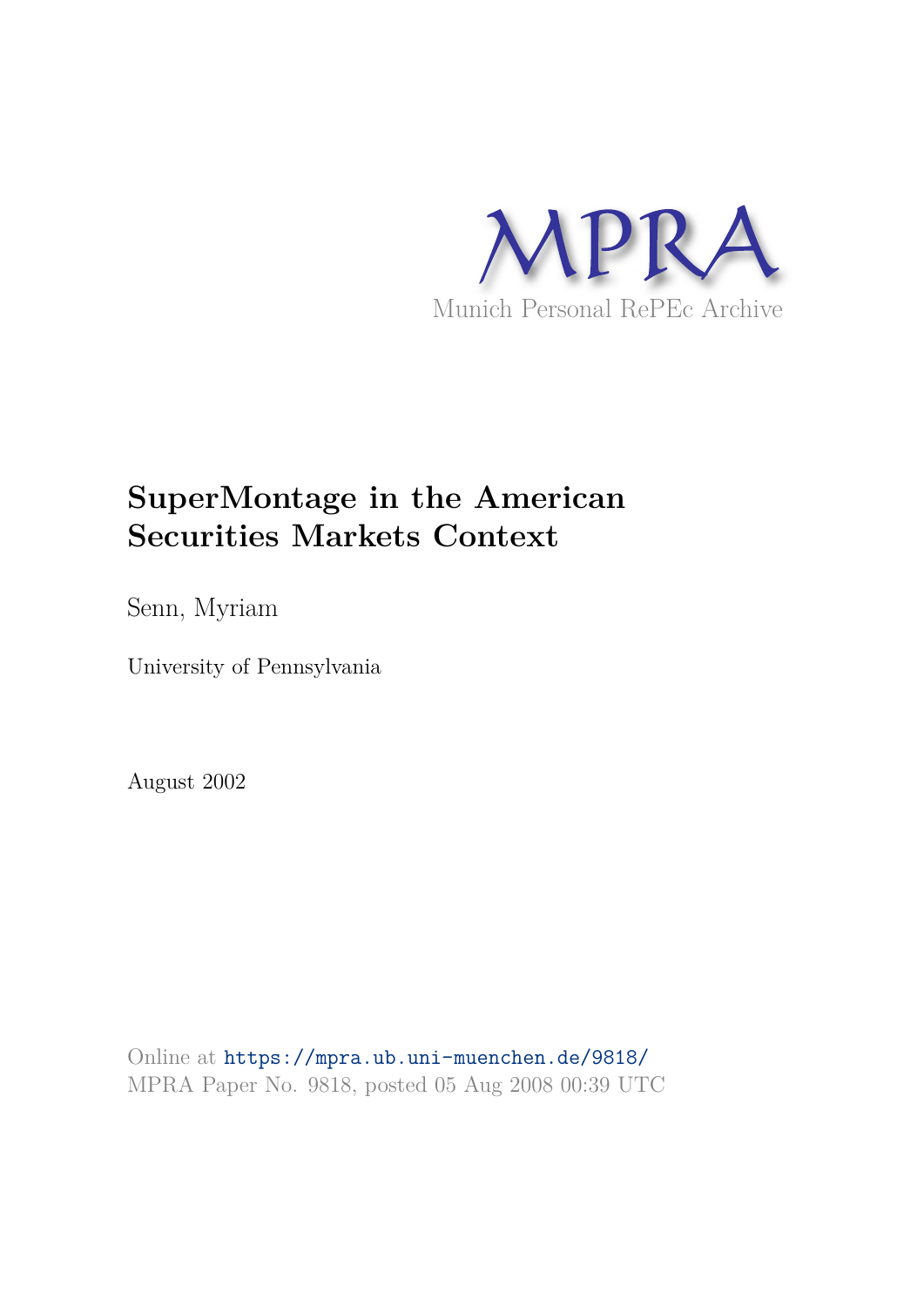Journal of International Financial Markets

Volum e 4 / I ssue 6 / 2002

Article

## SUPERMONTAGE IN THE AMERICAN SECURITIES MARKETS CONTEXT

## **Myriam Senn.**

Copyright (c) 2002 Sweet and Maxwell Lim ited and Contributors

Subject: BANKING AND FINANCE

Keywords: NASDAQ; Securities m arkets; United States

Abstract: Scope of SuperMontage changes to NASDAQ including order collection, display of quotas and orders and execution services, electronic communication networks and issues raised including market structure, fragm entation and com petition.

## Abstract

The approval of NASDAQ's SuperMontage was described by the Chairm an of the SEC Arthur Levitt in the following manner: "In my tenure, there has been no more timeconsum ing, controversial or divisive proposed rule-change than the SuperMontage". Due to its form and the functionalities it offers, SuperMontage raises issues in relation to m arket structure, fragm entation and com petition. This article describes SuperMontage in the context of the U.S. securities m arkets and the potential of SuperMontage on those markets, in particular in the context of electronic communications networks.

# **\* 2 0 0** I . I ntroduction

The approval of NASDAQ's SuperMontage by the Securities and Exchange Commission (SEC) in January 2001 [ FN1] was very controversial. The new system raises various issues, in particular in relation to the organisation of the securities m arkets. As SuperMontage has just become fully operational, [FN2] its practical consequences still are unknown.

This article provides a brief description of the Nasdaq system and of SuperMontage within the framework of the American securities markets. It deals only with aspects of the m arkets which are relevant to SuperMontage: the definition of an exchange, the auction and dealer m arkets, the over-the- counter m arket and Nasdaq. There is then a brief analysis and evaluation of the SuperMontage system and of its potential future effects on market structure and, in particular, an Electronic Communications Network (ECN). Finally, the article expresses the view that SuperMontage will have positive effects on the m arkets. As to the role of supervisory authorities, it stresses that they should not directly intervene in order to influence the structure of the m arket, when evaluating authorisation requests.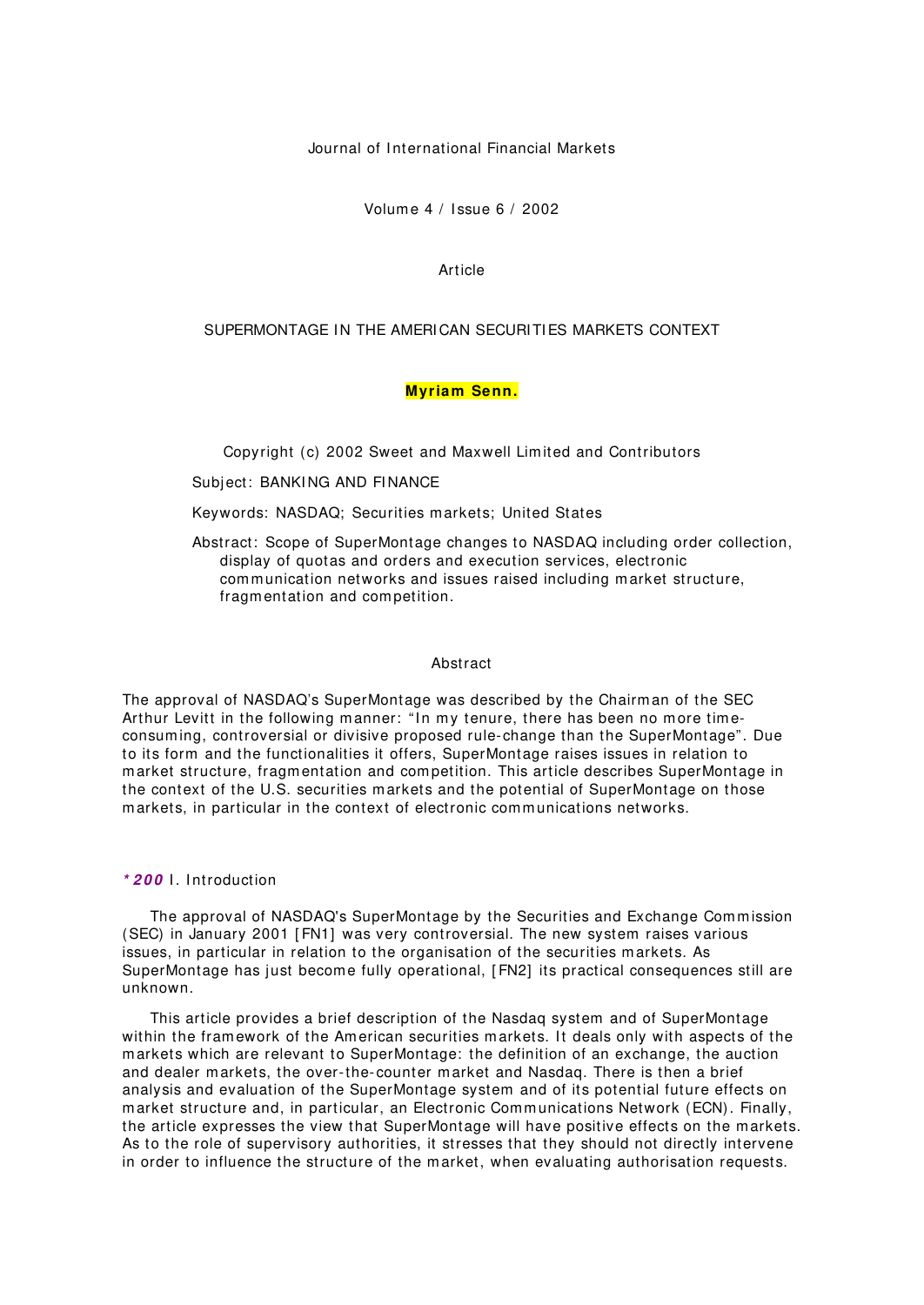#### II. Description

#### 1. Definition of Exchange

The Securities Exchange Act of 1934 (SEA) defines the term "exchange" in section 3(a)(1). [ FN3] The definition has been m odernised and adapted following the introduction of the rules for Alternative Trading System s (ATS) in 1998. [ FN4] I n particular, it has been expanded in order to cover new requirem ents resulting from the electronisation of the securities markets.

The new Rule 3b-16(a) [ FN5] interprets key language in the statutory definition of exchange. Two main features characterise an exchange, which as an organisation, association or group of persons:

-- brings together the orders of m ultiple buyers and sellers,

-- uses established, non-discretionary m ethods (whether by providing a trading facility or by setting rules) under which such orders interact which each other, and the buyers and sellers entering such orders agree to the terms of a trade.

Rule 3b-16 has a dual function: it not only clarifies the applicability of the definition of "exchange" to ATS, but it also defines and gives the SEC general authority to exem pt systems from being considered an exchange. [FN6]

These possible interpretations take market developments properly into account. In particular, due to the technological developments, it has become more and more difficult to seize and submit new systems to the supervisory regime applicable to exchanges or broker-dealers. With regard to ATS, which functionally can--depending on the system --be considered to be the equivalent of exchanges and which have the possibility of choosing between a body treated as exchanges or broker-dealers, a m ore flexible definition of "exchange" was necessary. [ FN7]

**\* 2 0 1** A system or entity which only executes som e of the functions of an exchange will not be considered an exchange. For example, it can be a system that is limited to the routing of orders to a market, their execution, or it may offer the matching of orders. Furtherm ore, system s perform ing typical broker-dealer activities are explicitly excluded from the definition of exchange. [ FN8]

As to the structure of the U.S. exchange market, [FN9] only a few exchanges have been authorised as National Securities Exchanges [ FN10] until today. The authorised exchanges are all auction markets. [FN11] One very important stock exchange is the New York Stock Exchange (NYSE), which can be considered to be the main exchange. [FN12] The Amex exchange on the other hand represents the "minor league". [FN13] Seven other exchanges have been authorised. Five of them are known as the "regional exchanges". [ FN14] When dealing with exchanges and m arkets participants, the SEC pursues the concept of the National Market System (NMS) [FN15] for securities. [FN16] Its efforts to facilitate the creation of this market system focus on the reporting systems and the organisation of the authorised exchanges, which are to be sim ilar.

## 2. Auction/ dealer m arkets

The market systems which can qualify as exchange markets are numerous. [FN17] However, the categories mainly follow two types of markets: the agency or auction and the dealer m arket.

An auction market is a market (such as the NYSE for example [FN18]) in which securities are bought and sold by competitive bidding through brokers. [FN19] An auction m arket has only one person for each stock, a specialist, [ FN20] who in a centralised location or "floor" matches incoming orders to buy and sell each stock. These specialists are lim ited only to one firm 's available capital. They offer no research or retail sales support. Furtherm ore, a fee is charged for bringing buyers and sellers together.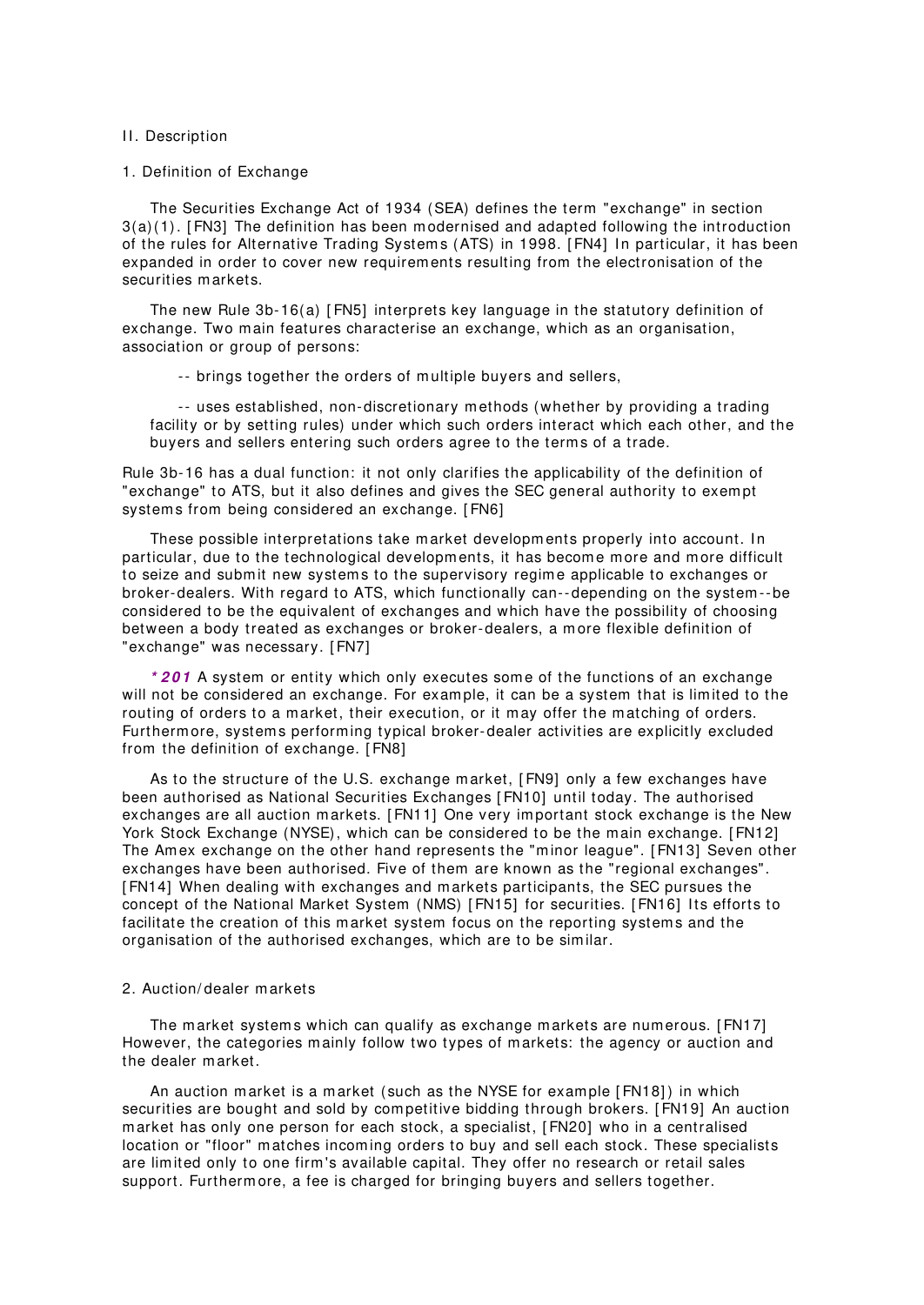A dealer m arket is characterised by m any dealers or m arket-m akers [ FN21] who use their own capital, research, retail or system resources to represent a stock. A m arketm aker is a firm or principal that m aintains a firm bid and offer price in a given security by standing ready to buy or sell at publicly- quoted prices and who executes an order. [ FN22] The market-makers are compensated by the profits on the trades made. However, because many market- makers can represent the same stock they can compete fiercely am ongst each other to buy and sell that stock.

A dealer m arket is physically fragm ented across the various com petitive m arketm aker firm s. [ FN23] The dealers set the prices and thus provide for the necessary liquidity for the market. Due to the competition among the market- makers, the bid and ask spreads are tight, but the transactions costs may be higher. [FN24] Furthermore, it may be more difficult to find out which prices are offered by other competitors.

The economic theory attempts to assess how the type of market influences their perform ance. Different comparative analyses of the types of markets already exist. [FN25]

Contrary to other authorised exchanges in the United States, Nasdaq is a dealer m arket and not an auction m arket. Nasdaq is a decentralised network of com petitive m arket-m akers who process orders for their own custom ers and for other NASD brokers or dealers. [ FN26]

#### **\* 2 0 2** 3. Over-the-counter m arket

Basically, the over-the- counter m arket (OTC) relates to all stocks not traded on a stock exchange. [ FN27] The over-the- counter m arket can include different types of securities. [ FN28] The m ain distinction between an OTC m arket and a stock exchange is that trading on the OTC m arket is not centralised and the dealers are norm ally m arket-m akers in a specific security. [ FN29]

An im portant feature of the OTC m arket is that it is a dealer m arket. Due to the structure of the m arket, it is not necessary to purchase a seat on an exchange. [ FN30] Nowadays, the OTC m arket is an electronically linked m arket that com prises thousands of geographically dispersed com petitive dealer and m em ber firm s linked together by telephones and com puter screens. [ FN31] Like the NYSE, the OTC m arket is m ore adequate to handle sm all orders than large ones. However, the negotiation of large block trades is possible on both markets. [FN32]

The OTC market, OTC market-makers and member securities firms are regulated by the NASD, [ FN33] which also is responsible for NASDAQ. As a self-regulatory organisation, the NASD relies more on market and competitive forces than on regulation and the rules it applies are not complicated.

#### 4. Nasdaq

The Nasdaq Stock Market Inc. (Nasdaq [FN34]) was first created 30 years ago for the purpose of collecting and displaying quotations posted by individual dealers in the overthe-counter market regulated by the NASD. [FN35]

Technically, Nasdaq was first thought to be an autom ated extension of the OTC m arket. Dealers could dissem inate bid and offer quotes for securities, but they were free to execute the orders. All the transactions were agreed upon over the telephone. [ FN36]

Basically, Nasdaq is a decentralised com peting dealer m arket. The dealers or m arketm akers [ FN37] use their own capital, research and retail system resources to represent a stock. The competitive situation is due to the fact that many market-makers can represent the same stock.

Since 1984, with the introduction of the Sm all Order Execution System (SOES), it is possible to execute sm all orders autom atically against the quotation of a m arket-m aker [FN38] at the best bid or offer. Thus, with SOES, the volume has increased as well as the efficiency in trading. In 1990, the SelectNet, an online screen negotiation and execution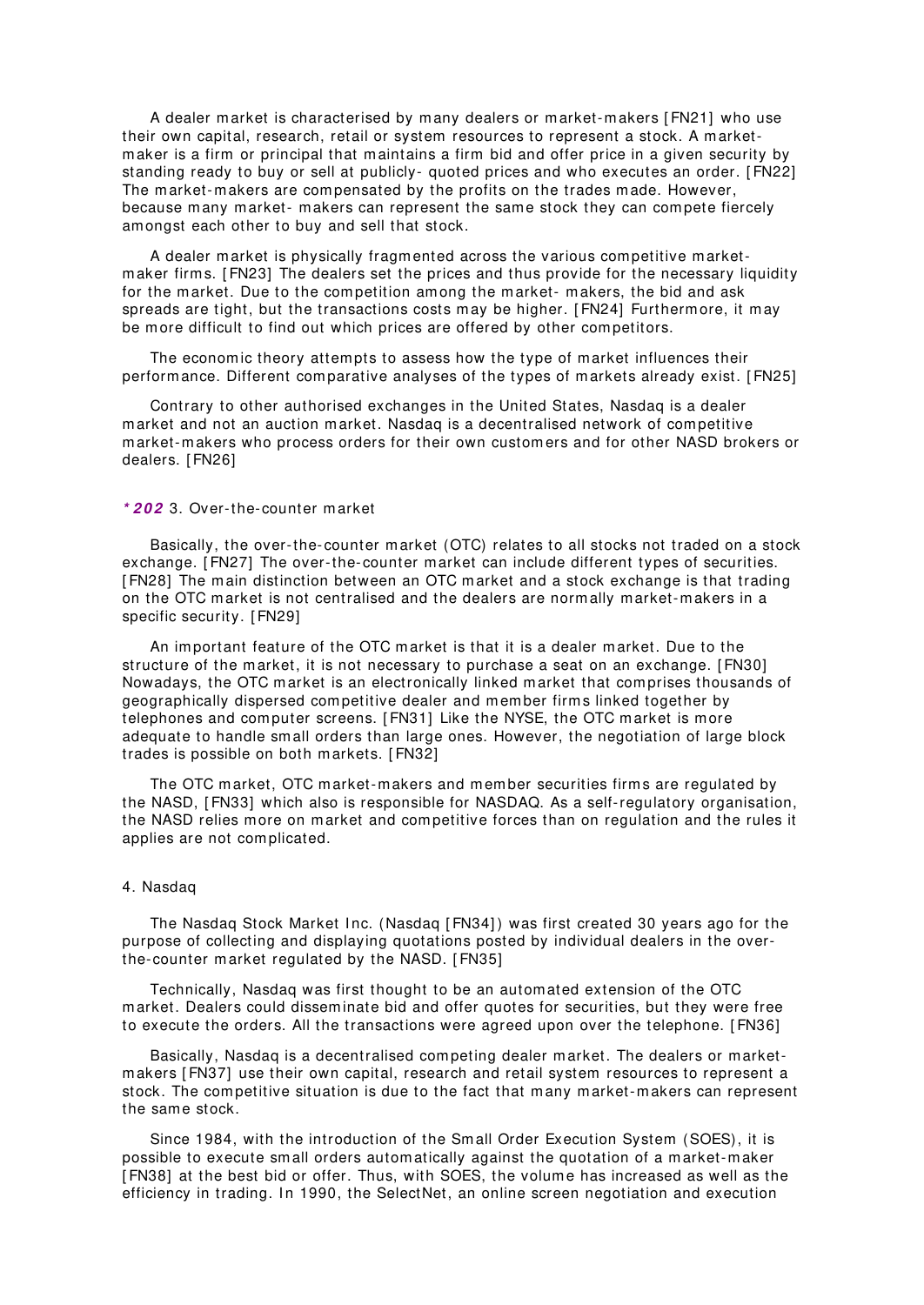service was launched. It enhances opportunities for finding and executing transactions at the best prices at greater volume than allowed by SOES. [FN39]

Ten years later, Nasdaq surpassed the New York Stock Exchange in annual share volume and, in 1999, became the largest stock market in the United States. Nasdaq also began to im plem ent a global strategy and to restructure its organisation into a shareholder-owned, for-profit company. [FN40] The Nasdaq quotation management system now collects and displays quotations of registered m arket-m akers and ECNs [FN41] that are members of the NASD. [FN42] They constitute its participants. [FN43] Nasdaq also collects and displays quotations in Nasdaq securities from Unlisted Trading Privileges (UTP) exchanges by agreem ent. [ FN44] Nasdaq's m arket participants and UTP exchanges can enter quotations which are displayed on a quotation montage. This m ontage can be viewed and dissem inated to other m arket participants. [ FN45]

**\* 2 0 3** Legally, Nasdaq is overseen by a registered securities association, the NASD, and is still not registered as an exchange. [ FN46] Nasdaq was first a wholly-owned subsidiary of NASD, which acts as a self-regulatory organisation according to section 19(a)(1) of the Securities Exchange Act of 1934. However, the role of the NASD as owner of Nasdaq was not without its problem s. On the one hand, it controlled Nasdaq, which in the course of time has become a dominant securities market. On the other hand, it acts as a regulatory authority with regard to the ECNs that as a m atter of fact com pete with Nasdaq itself. Thus, this market structure of Nasdaq presented a dilemma and conflict of interest were unavoidable for the NASD. [ FN47]

## 5. SuperMontage

On January 10, 2001, the SEC approved the SuperMontage proposal, [ FN48] which will radically modify the working of the Nasdag. It has been operational since October 2002. [ FN49]

In order to better understand what SuperMontage is, it is first worth to look at the m eaning of the word and its com position, particularly the use of "m ontage". According to the Webster's International Dictionary, montage means:

-- "The act of photographic process of com bining several distinct pictures so that they often blend with or into each other to produce a com posite picture which m ay or m ay not appear to be m ade up of separate pictures.

-- An artistic com position m ade by com bining heterogeneous elem ents." [ FN50]

As a m atter of fact and according to the definition of m ontage, the SuperMontage is com posed of different elem ents, [ FN51] each fulfilling other functions within the Nasdaq's system . The addition of the prefix "super" m ost probably indicates that the system will offer a new way of trading and will radically m odify the existing system . [ FN52]

The goal of SuperMontage is to m odernise the existing trading configuration in order to im prove the com petitiveness of Nasdaq both nationally and internationally. The current trading platform s and quotation m ontage of Nasdaq will be com pleted by a new facility for collecting the quotes and orders, the Order Collecting Facility. Furtherm ore, the Nasdaq NMS, the prim ary Nasdaq trading platform , will be m odified. Contrary to the existing Nasdaq system s, SuperMontage will offer the possibility of trading all Nasdaq securities on it. [ FN53]

Basically, SuperMontage will alter the existing Nasdaq's system and its working functions in three principal areas: quote/ order collection, quote/ order display and execution services. [ FN54]

# a. Quote/ Order Collection

The Order Collection Facility (OCF) will partially elim inate the distinction between quotes and orders. It will allow participants to enter either a single quotation or multiple quotes or orders at the same or at different price levels. In this case, the best priced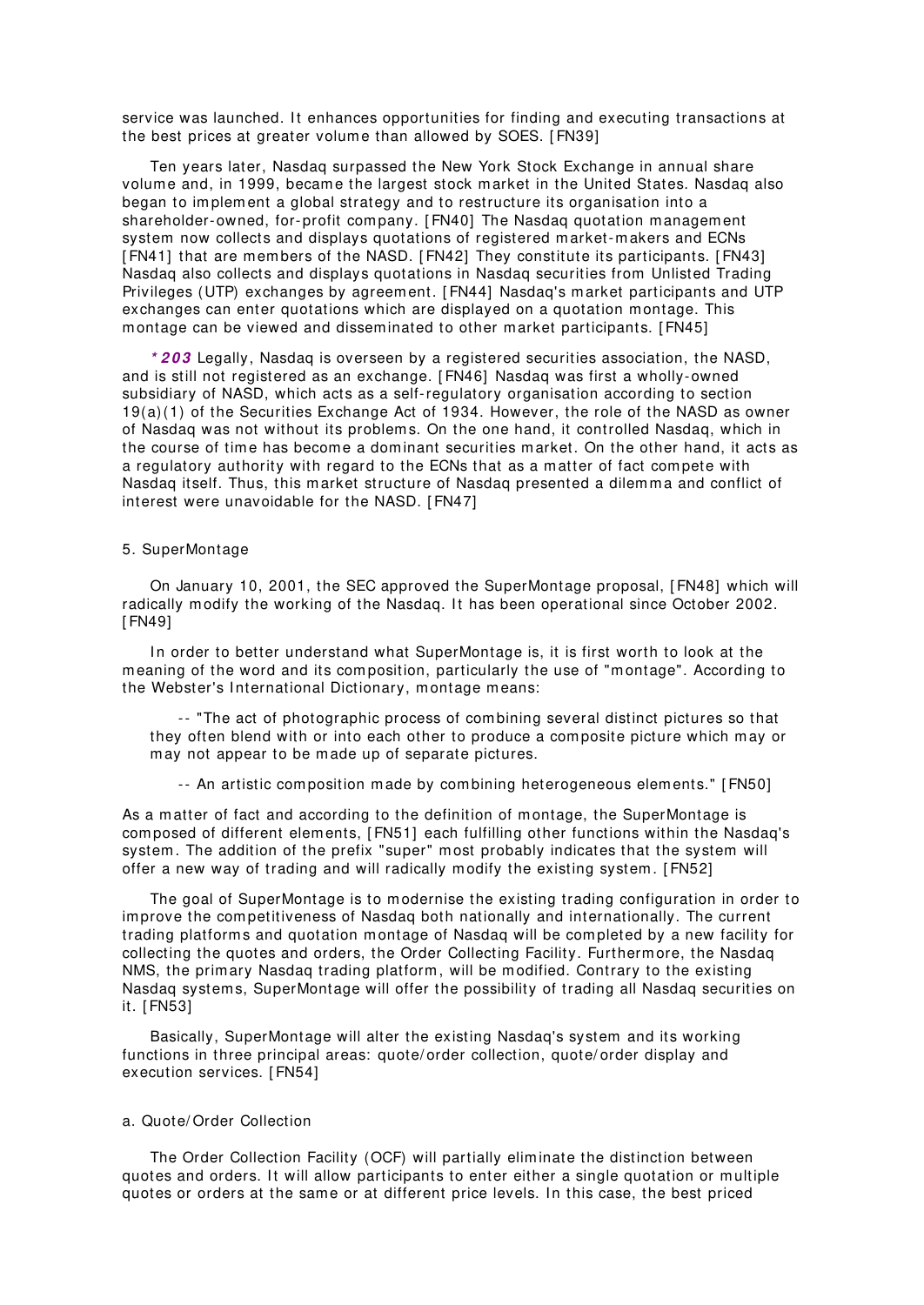attributable quotes or orders on the bid and ask sides will be aggregated and a participant's displayed quote created. [ FN55] The participants will also have the possibility of sending Nasdaq only their best quotes or "top of the book". Furtherm ore, anonym ous (i.e., non- attributable) quotes or orders m ay also be entered into the system , but a twosided attributable quote or order must be entered. [FN56] The elements of each quote (identity, price, time of entry) will be maintained. The orders may be directed or nondirected into the system to access quotes or orders through the Order Collection Facility. [ FN57] A participant m ay also choose to m aintain only his required quotation and not enter additional quotes or orders.

## b. Display of Quotes/ Orders

Basically, SuperMontage will give m ore inform ation regarding the quotes and orders than the current quotation m ontage. The additional inform ation will be displayed in two ways. [ FN58] On the one hand, it will be possible to aggregate the best priced nonattributable orders or quotes from all participants and to display them in the quotation m ontage as one buy and one sell price together with the best-priced attributable orders or quotes of each Nasdaq Quoting Market Participant and UTP Exchange. On the other hand, the new system will aggregate all quotes or orders whether **\* 2 0 4** they are attributable or not at each price level. Furtherm ore, the three best prices with associated aggregate size on each side of the market will be displayed through the Nasdaq Order Display Facility. The m arket data vendors will receive this inform ation and will be able to provide an equivalent display service to their custom ers. [ FN59]

Nasdaq will also give these vendors individual attributable quotes or orders displayed in the three best price levels in the Nasdaq Order Display Facility. [ FN60] The result of the display im provem ents will be that the investors and other m arket participants will be able to see the aggregate of the interests at three price levels, which are easily provided and that the Nasdaq participants will be able voluntarily to enter their "near the market" quotes or orders. [ FN61]

These changes will enhance the market transparency of trading interests, because m ore quotes and orders will be displayed than in other system s. [ FN62] This will put the m arket participants in a far better position in order to decide which securities to buy or to sell. Thus, the already open market structure of Nasdaq will be largely reinforced through SuperMontage.

## c. Execution Services

With SuperMontage the SOES and SelectNet services will disappear. The access will be replaced with two new processes: a directed order process and a non- directed order process. The participants are however also free to use other accessing m ethods like the telephone, direct connections to market-makers or even own execution services provided that they ensure an access. [ FN63]

The directed order process will be functionally sim ilar to the current SelectNet service. This means that the participants will have the possibility to direct an order to a determined Nasdaq Quoting Market Participant or UTP Exchange. The directed order m ay m atch a quote or order of the recipient or not. In order to avoid double liability, a Nasdaq Quoting Market Participant or UTP Exchange can elect to receive directed Liability Orders through the OCF. [ FN64]

The non-directed order process will represent the default execution process for m arketable orders. These orders will be m atched with the highest ranked quotes or orders of Nasdaq Quoting Market Participants and UTP Exchanges and will be executed autom atically or delivered to the m atched Nasdaq Quoting Participants and UTP Exchanges, whereby the way these participants take part in the non- directed order process will be determining. [FN65]

In the non-directed order process, the ranking of Nasdaq Quoting Market participants and UTP Exchange quotes or orders is fixed by one of three order execution algorithm s. A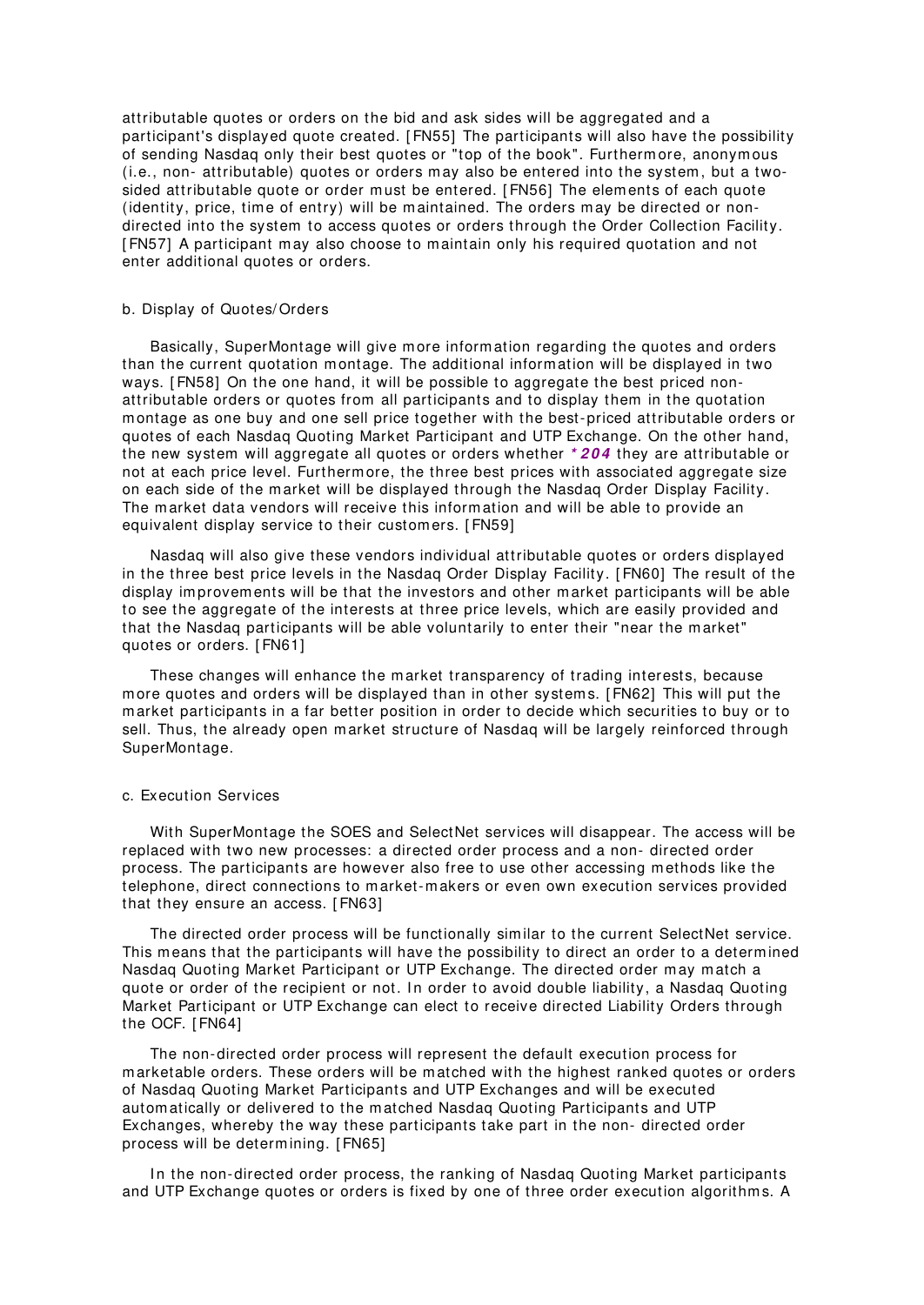non-directed order entered by a Nasdaq participant will be m atched first against its own quote or order on the other side of the market, provided that its quote or order is at the best bid or offer. The orders may also be addressed to the "preference" of a determined Nasdaq Quoting Market Participant or UTP Exchange. [ FN66] On the whole, the execution services will be more flexible and will offer more possibilities to the market participants.

# 6. ECNs [ FN67]

Electronic Communications Networks (ECNs) belong to the category of Alternative Trading Systems. [FN68] There exist a variety of such systems and their markets normally are private. [ FN69] ECNs m ay offer a whole range of services, which are typically based on technological developm ents. Depending on the system , they also can furnish services, which normally are or should be provided by registered exchanges. [FN70] In comparison to exchanges, the m ain advantage of ECNs is that the services they offer m ay be cheaper than the ones of an exchange and the execution can be more efficient. This may be due to their concentration on only specific functions of exchanges.

Through ECNs, investors can norm ally enter orders anonym ously into the m arketplace. ECNs also can provide facilities, which can be used by investors to trade directly with each other, and they can offer m atching facilities too. Following the **\* 2 0 5** introduction of a new Regulation for Alternative Trading Systems in 1998, [FN71] these systems now have to be recognised by the SEC and can choose to register either as broker-dealers or as exchanges. [ FN72]

ECNs normally are linked to exchange systems. In particular, the Nasdaq network offers the possibility of connecting ECNs into its market. The participation or membership of ECNs to Nasdaq is governed by rule and private contract. [ FN73]

Before the introduction of SuperMontage, ECNs have handled more than 20 per cent of the orders in securities listed on Nasdaq. [ FN74] ECNs like I nstinet [ FN75] for exam ple, can accept lim it orders for Nasdaq issues and offer the possibility of m aking trades in Nasdaq. So public orders can com pete with the dealer's bids and offers. [ FN76]

ECNs that are NASD members will also be able to participate in SuperMontage. They will have full access to the system for order entry and delivery as well as other functions at their disposal. They will also have the possibility to participate in the functions of order delivery or autom atic execution. [ FN77]

## III. Analysis

The authorisation of SuperMontage through the SEC was granted under section 19(b)(1) of the Securities Exchange Act of 1934 and Rule 19b-4. [ FN78] From a legal point of view, this authorisation was not problem atic. The system belonged to a self-regulatory organisation (NASD) and was subm itted to the SEC as a change of rules within the NASD. [FN79] Due to the complexity and role of Nasdaq within the U.S.-securities market and its competitive position with regard to other exchanges, the main question may be, rather, whether Nasdaq should be considered an exchange. An authorisation request for recognition as an exchange has been submitted in the meantime. [FN80]

Thus, the m ain issues raised by SuperMontage do not relate to the internal aspects of the system . They principally relate to the external consequences of the system on the market and are economic ones. In this context, three areas can be identified: market structure, m arket fragm entation and com petition between Nasdaq and ECNs.

## 1. Market structure

With regard to market structure, [FN81] SuperMontage may first exercise an influence as to the role of **\* 2 0 6** self-regulatory organisations, particularly the NASD. SuperMontage will directly compete with the ECNs. Some of the functions it will offer will be the same as the ones offered by ECNs. Thus, some market participants will prefer to be members of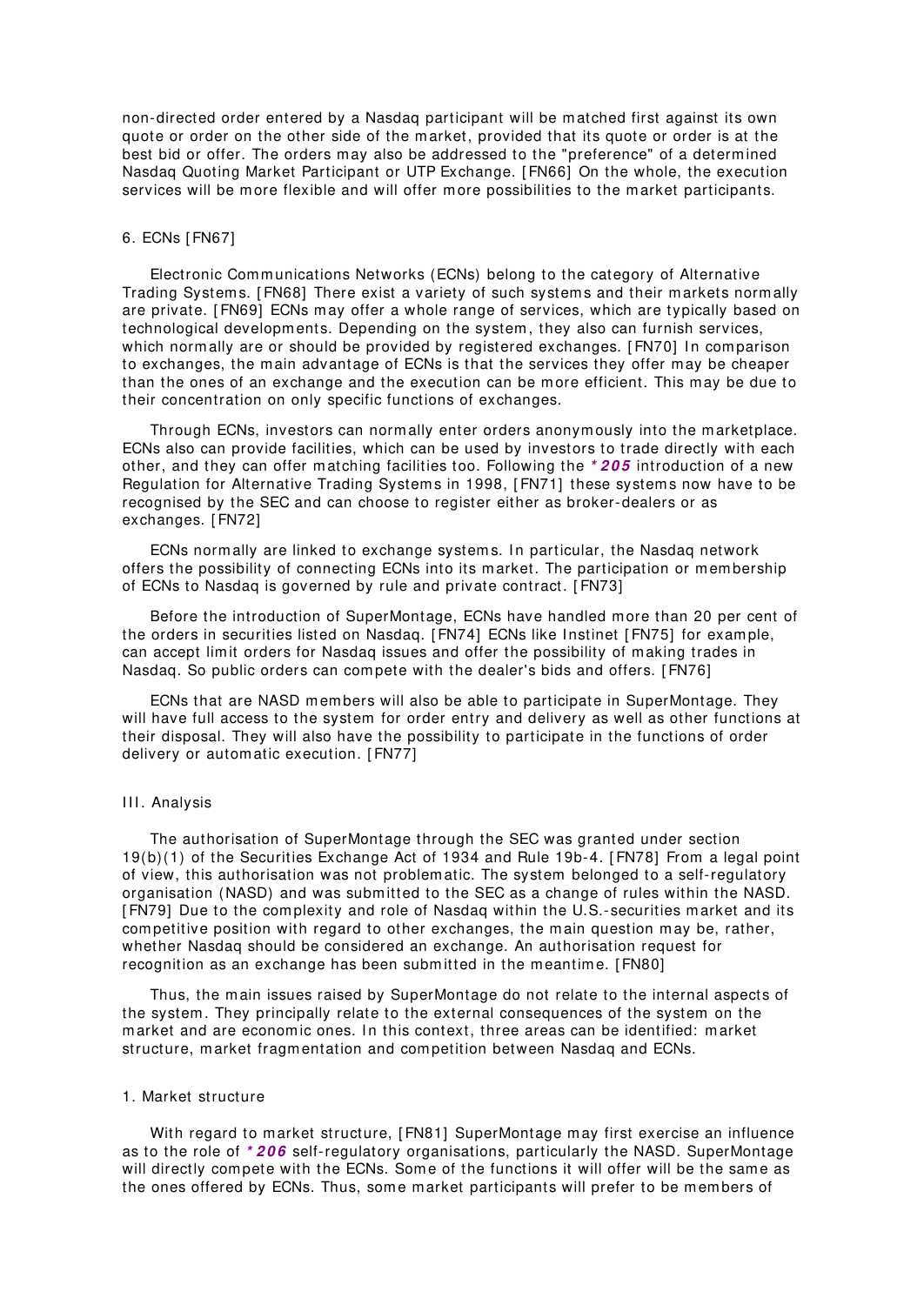SuperMontage only in order to make use of all the advantages of this new system. Most probably, som e ECNs will becom e obsolete and disappear.

In this context, it has to be taken into account that the NASD not only owns and supervises Nasdaq--of which SuperMontage is a part--but it also supervises the ECNs, which are registered and regulated by it. With the introduction of Nasdaq's SuperMontage, the NASD will inevitably be confronted with a conflict of interest. It would then own and regulate SuperMontage whilst supervising the ECNs, which will com pete am ongst each other. [ FN82] This situation presents the risk to NASD of losing its credibility and authority with regard to a lot of the institutes it supervises. [FN83]

A solution for the ECNs would be for them selves to register as national securities associations under section 15A of the Securities Exchange Act of 1934. This however necessitates a certain degree of organisation and creates new duties, so that not all ECNs would be willing and administratively able to choose this route.

The other way to solve this problem is that already chosen by the NASD, which is to spin-off Nasdaq [ FN84] and have it organised as a profit-m aking corporation. [ FN85] However, Nasdaq was exem pted from the definition of "exchange" under Rule 3a1-1 because the NASD operated it. [ FN86] So, before the NASD m ay relinquish control, Nasdaq will have to be registered as a national securities exchange, because no exem ption will apply any more. Practically, this will be realised in the following manner: The NASD ownership is in the process of being changed. NASD now will divest itself of all its shares of Nasdaq, [ FN87] which should becom e an independent, investor-owned stock m arket. Two private placem ent sales of shares and warrants [ FN88] will shift the voting rights for NASD shares underlying warrants to the warrant holders once Nasdaq has been registered as an exchange. [FN89] In the meantime, a trustee will vote the NASD shares in Nasdaq at the direction of the NASD. [ FN90]

Thus, the m ain benefits of the registration of Nasdaq as a national securities exchange will be that the structure of the m arket will be im proved because Nasdaq will be an independent entity. It will be able to concentrate only on trading and will not have to rely on the NASD any m ore, which basically pursues different goals. Nasdaq will also avoid potential conflicts with ECNs resulting from the fact that they are supervised by the NASD. As a profit-m axim ising com pany, Nasdaq will be m ore adequately able to com pete nationally and internationally with other exchanges and dispose of a m odern structure. The NASD will then be able to concentrate only on the supervision of one category of entity, broker-dealers.

#### 2. Market fragm entation

Another issue raised by SuperMontage is the possible effect of the system on market fragm entation. [ FN91] The im pact of the increasing num ber of **\* 2 0 7** ECNs has m ainly been that multiple market centres have been created. These centres can execute orders, but the risk exists that they reduce quote com petition and liquidity and therefore prevent investors from receiving best execution. [ FN92] The centres m ay be too isolated and the disclosure requirem ents m ay not be sufficient.

Basically, in the context of a national m arket system , the orders should interact with each other and the prices should be the result of fierce competition. In particular, the secondary markets should ensure that the investors get fair deals and the markets work efficiently. [FN93] In the case of multiple market centres, fragmentation may lead to price distortion and the inefficient execution of orders, in other words to an im perfect m arket. Furthermore, it will become more difficult for brokers to fulfill their duty of best execution. [ FN94]

With view to this situation, the SEC now proposes to enhance market disclosure with regard to price transparency. It proposes to create a Consolidated Limit Order Book, which would establish price/time priority for all displayed orders in all markets. [FN95]

The introduction of SuperMontage will most probably represent a concentration of trading activities, because the system will offer some of the functions which were first offered by the ECNs. Some ECNs will probably disappear because SuperMontage will be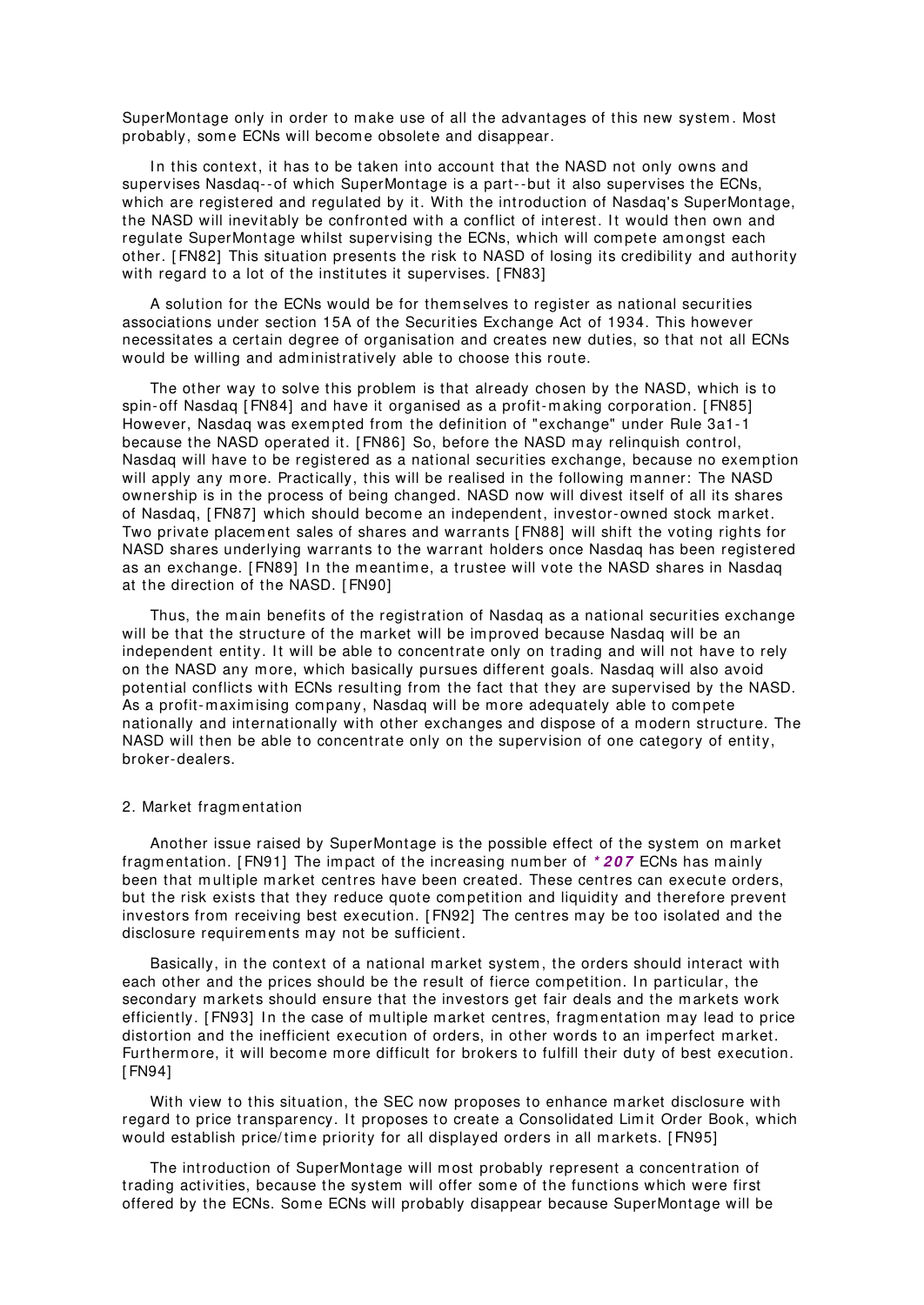able to provide services more efficiently and they will also be cheaper. It is also expected that SuperMontage will offer a fairer market. It will provide for more liquidity and transparency and will enhance the ability to obtain the best execution. [ FN96]

## 3. Com petition: Nasdaq versus ECNs

As already stated, the introduction of SuperMontage means that a centralisation within the Nasdaq m arket will take place. As the m arket is expected to be m ore efficient and transparent, it should have a positive effect on the execution of orders and thus will im prove the position of investors.

With regard to the competition among markets, there is however a risk that SuperMontage m ay have a negative im pact. [ FN97] An integration of the m arket will occur and SuperMontage will implement a rather monopolistic, centralised execution system. However, this should be considered within the historical context of the com petitive situation existing between Nasdaq and the ECNs. For several years ECNs have continuously developed and thus attracted m ore and m ore Nasdaq orders. They offered technologically better solutions and could also provide for the m atching of orders. [ FN98] Thus, the introduction of SuperMontage is to be understood in the sense that Nasdaq now catches up with its own technological solutions. Order flow m ay even be forced into the SuperMontage. [ FN99]

This new situation will increase competition among the market systems and force the ECNs to innovate and offer new services. However, it can also be considered to be anticom petitive, because SuperMontage will be able to cover all the functions of a securities market and will neutralise many if not all of the advantages of ECNs. [FN1] In a certain way, the system will be quasi self- sufficient and ECNs will lose market share. In order to survive, ECNs will have either to create products or build up own competitive markets.

When evaluating SuperMontage from a competition perspective, the SEC found that the system was consistent with the goal of enhancing com petition and allowing econom ic forces to interact. According to the Commission, the system is reasonably designed to prom ote price discovery, best execution, liquidity and m arket innovation, while continuing to preserve competition among market centres. [FN2]

## **\* 2 0 8** IV. Evaluation

#### 1. Market evolution

The introduction of SuperMontage will represent a basic change within the market structure. First, it will enhance the com petitive position of the exchanges and reinforce their role within the market. As its introduction will probably threaten at least some of the existing ECNs, it will probably motivate these systems to offer services most certainly based on the developm ent of new technological resources. Thus, a new com petitive era is going to commence. On the whole, as to the national securities markets, the main question m ay be whether SuperMontage will contribute to the realisation of a National Market System or not.

With regard to international competition among securities markets, this development is very positive for the Am erican m arkets. A lot of financial centres worldwide are still at least one step back. They are now discussing and evaluating proposals in order to regulate ATSs, i.e. ECNs. [ FN3] With the approval of the new rules regarding alternative system s in 1998 [ FN4] and now of SuperMontage, the Am erican securities m arkets have already reached a position where they can develop new and more efficient trading methods than the one offered by ATSs.

### 2. Critique

The role of the supervisory authority was determ ining and central, because it was responsible for the approval of SuperMontage. In this case, the SEC did not simply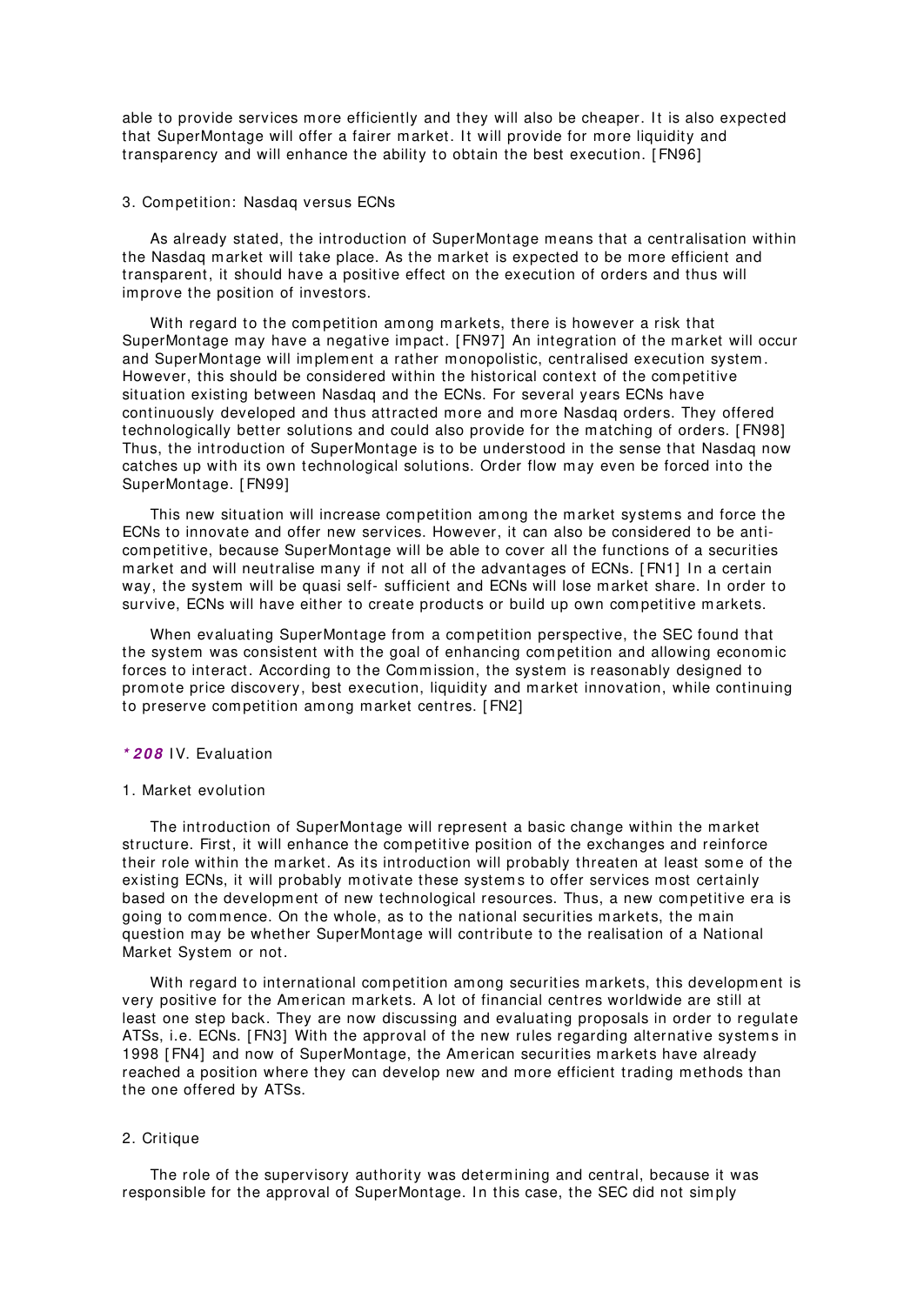approve the system , but it first studied the whole m arket situation according to its duty to create and m aintain a National Market System for Securities [ FN5] and invited the m arket participants to take a position.

Although the SEC could not have refused the approval of SuperMontage based on legal grounds only, [ FN6] it m ay have handled the case in a broad way with regard to a possible influence on the market structure. The role of the SEC regarding market structure [FN7] should be interpreted restrictively. As some fear, SuperMontage will almost certainly have im portant consequences, particularly for ECNs, and m ay even threaten their existence. However, this is not a strictly legal question, but the question of how far supervisory authorities should intervene in guiding or shaping the developm ent of m arket structure. Supervisory authorities should not, as far as possible, intervene in order to shape the m arket and influence future developm ents through their authorisation practices. Market forces should operate without intervention from supervisory authorities.

# V. Conclusion

The issues raised by SuperMontage tend to show that the securities m arkets work like a puzzle. The introduction of new systems like the SuperMontage may first put existing m arkets or their m arket structure out of balance.

The SEC was right to approve the SuperMontage proposal. The controversy created by SuperMontage relates to the external consequences of the system . The SEC did not have to interfere with regard to its econom ic consequences however.

With the introduction of SuperMontage, competition within the securities markets will be enhanced and market participants will decide which markets and in which form will survive, and which ones will disappear or have to develop and offer other, m ore sophisticated functions or services in order to continue. SuperMontage should be considered to represent an adaptation of the existing Nasdaq system to technological and electronic developments. It may also be considered a positive development for the future of exchange trading, as it introduces a new area.

FN I thank Professor William C. Tyson, Wharton School, University of Pennsylvania, for his useful com m ents.

FN1. SEC-Release No. 34-43863; File No. SR-NASD-99-53 (January 19, 2001) NASD Rulem aking: SuperMontage.

FN2. Nasdaq began the implementation of its next-generation trading system on July 29 with 32 test securities. See SuperMontage: The Next Generation in Nasdaq Trading, http://www.nasdaq.com/reference/sm\_fact\_sheet.pdf; SuperMontage, the Next Generation Market Platform from Nasdaq, http://

www.nasdagnews.com/about/superm ontage/SuperMontage.html. It was set in operation on October 14, 2002. See "NASDAQ Marks Another Milestone As SuperMontage Trading Platform Goes Live Today", http://www.nasdaqnews.com.

FN3. An "exchange" m eans "... any organisation, association, or group of persons, whether incorporated or unincorporated, which constitutes, m aintains, or provides a m arket place or facilities for bringing together purchasers and sellers of securities or for otherwise perform ing with respect to securities the functions com m only perform ed by a stock exchange as that term is generally understood, and includes the m arket place and the m arket facilities m aintained by such exchange".

FN4. See SEC-Release No. 34-40760; File No. S7-12-98 (Decem ber 8, 1998) Regulation of Exchanges and Alternative Trading System s, 17 CFR Pts 202, 240, 242 and 249, Effective Date: April 21, 1999.

FN5. Rules and Regulations under the Securities Exchange Act of 1934, 17 CFR 240.

FN6. See Louis Loss and Joel Seligm an, Fundam entals of Securities Regulation (4th ed.,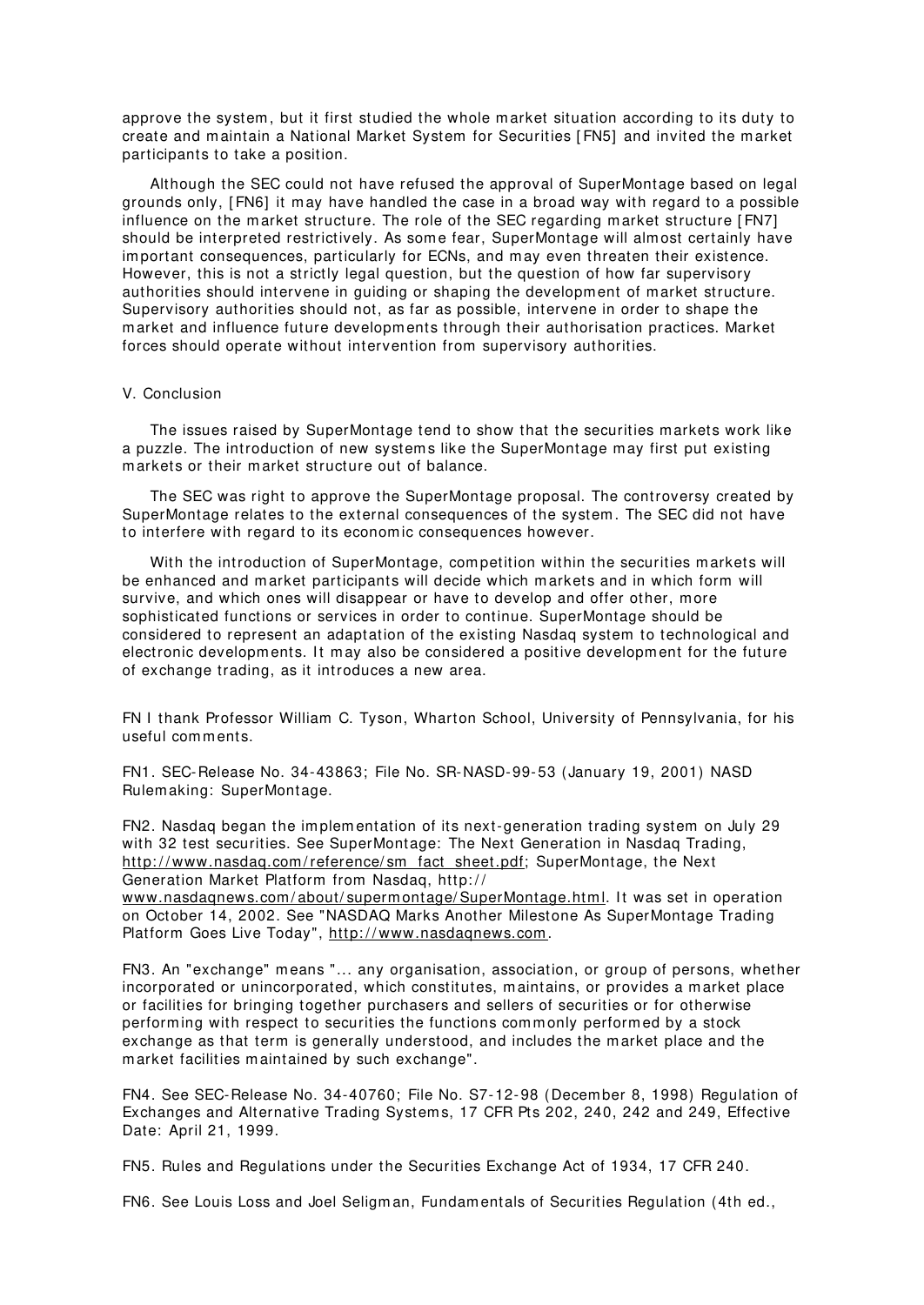2001), pp. 719-720.

FN7. See SEC-Release No. 34-40760, supra, n. 4, at II. Executive Summary of Final Rules, A New Interpretation of "Exchange".

FN8. See Rule 3b-16(b) Rules and Regulations under the Securities Exchange Act of 1934, 17 CFR 240, which now expressly excludes system s perform ing the enum erated functionalities from the definition as "exchange".

FN9. To the over-the- counter m arket see point 3; to the ECNs see point 6 hereinafter. Other markets like the options markets or stock index futures markets, for example, are not discussed here, because they are not directly relevant to this topic.

FN10. According to Securities Exchange Act of 1934, s. 6. To the statute of Nasdaq see point 4.

FN11. However, Securities Exchange Act of 1934, s. 6 does not limit the authorisation as National Securities Exchanges to auction m arkets only. See point 2 hereinafter to the auction m arket.

FN12. See Loss and Seligm an, supra, n. 6, p. 690.

FN13. Securities are first listed on the Am ex and when the num ber of shareholders and shares as well as the size of the firm satisfies the NYSE's rules they will delist from Am ex and list with the NYSE. See Loss and Seligman, p. 690.

FN14. Loss and Seligm an, p. 690; however these authors count six exchanges as "regional exchanges". In the whole nine exchanges have been authorised. The Chicago Board Options Exchange (CBOE) is a national exchange; it describes itself as the second largest securities exchange in the United States and the world's largest options exchange. See http://www.cboe.com/AboutCBOE/History. asp. The International Securities Exchange is an entirely electronic options m arket, it has no trading floor. As an international exchange it is operating around the world. See http://www.iseoptions.com/about/history.html.

FN15. Securities Exchange Act of 1934, s. 11A.

FN16. See Ruben Lee, What is an Exchange, The Autom ation, Managem ent, and Regulation of Financial Markets (1998), pp. 121-124; further, see point IV: Evaluation.

FN17. For an introduction see Robert A. Schwartz, Reshaping The Equity Markets, A Guide For The 1990s (1993); see also Lee, supra, n. 16, pp. 226-228.

FN18. See am ong others Mark Borrelli, Market Making in the Electronic Age Loy U. Chi. L.J., 822-824 (2001).

FN19. See Black's Law Dictionary (7th ed., 1999), p. 982.

FN20. See Richard W. Jennings et al., Securities Regulation, Cases and Materials (8th ed., 1998), pp. 661-664.

FN21. ibid., p. 664.

FN22. ibid., p. 664; see also http://www.nasdaqnews.com/glossary/m.html.

FN23. Schwartz, supra, n. 17, p. 48.

FN24. ibid., p. 48.

FN25. See Lee, supra, n. 16, pp. 224-247. While proponents of the auction market model argue that it produces the best execution because orders interact with each other in a central location, proponents of the dealer system argue that dealers provide the much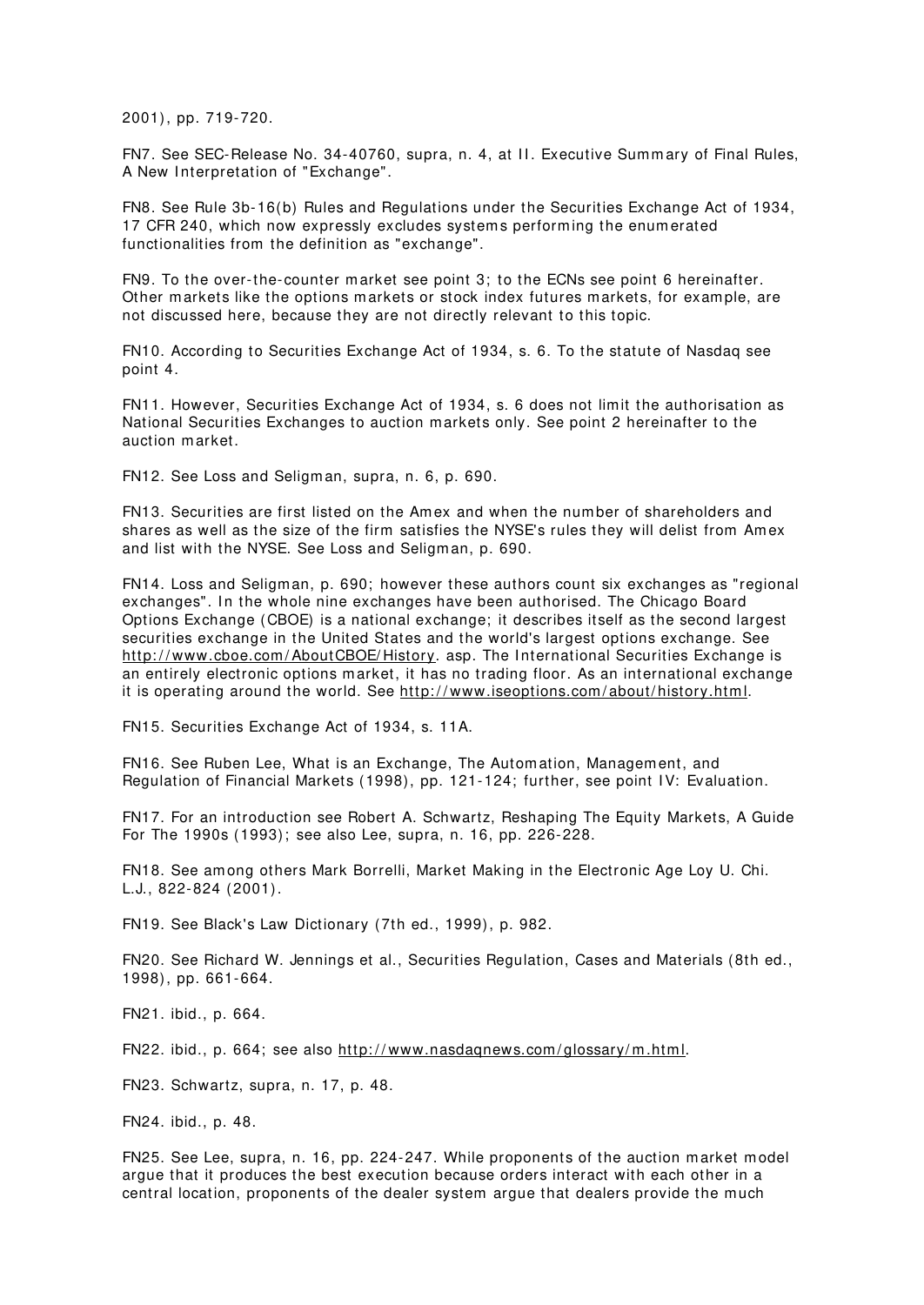needed liquidity for the m arket; see Borrelli, supra, n. 18, pp. 895-896.

FN26. See http://www.nasdaqnews.com/glossary/d.html.

FN27. Originally the term over-the-counter meant stocks which where bought and sold in banks and the physical certificates were passed "over-the-counter". According to Black's Law Dictionary, supra, n. 19, p. 1130 over-the- counter m eans not listed or traded on an organised securities exchange or traded between buyers and sellers who negotiate directly. See also Loss and Seligman, supra, n. 6, p. 700.

FN28. So for exam ple corporate bonds and stocks, United States Treasury bonds and notes. See Loss and Seligm an, ibid., p. 700.

FN29. In the U.S., the OTC market normally is understood to include the Nasdaq, the Nasdaq National Market System (NMS) List and the Order Execution. See Loss and Seligm an, supra, n. 6, pp. 701-709.

FN30. ibid. at p. 700; Schwartz, supra, n. 17, pp. 47-56.

FN31. Schwartz, supra, n. 17, pp. 47, 52-53.

FN32. ibid., pp. 56, 98-105.

FN33. National Association of Securities Dealers. The creation of the NASD in 1939 was possible following the enactm ent of the Maloney Act Am endm ents to the 1934 Securities Exchange Act, which principal goal was the prevention of fraudulent practices in OTC trading. The NASD is a self-regulatory disciplinarian authority. See Loss and Seligm an, supra, n. 6, p. 700.

FN34. National Association of Securities Dealers Autom ated Quotation.

FN35. Loss and Seligm an Fundam entals of Securities Regulation (2002 Supplem ent), p. 31.

FN36. Borrelli, supra, n. 18, p. 862.

FN37. See supra, point 2, see also http://www.nasdagnews.com/glossary/d.html.

FN38. Nasdaq counts m ore than 500 m arket m aking firm s or dealers; they distribute Nasdaq-listed securities, to which they commit their own capital. The market-makers constitute the core of Nasdaq. They add to the liquidity of the m arket by being willing to buy or sell stock based on their own funds and ensure that there are always buyers and sellers for Nasdaq-listed securities. See About Nasdaq, at http://www. Nasdaq.com/about/about\_nasdaq.stm.

FN39. See The Evolution of Nasdaq, http://www.nasdaq.com/about/about\_nasdaq\_ long.stm# evolution. However, a large majority of orders still are executed outside Nasdaq, through direct links among market-makers, ECNs, etc. See Loss and Seligman, supra, n. 35, p. 32.

FN40. See about Nasdaq, at http://www.nasdaq.com/about/about\_nasdaq.stm and The Evolution of Nasdaq, at http://www.nasdag.com/about/about\_nasdaq\_long.stm # evolution.

FN41. Electronic Communications Networks or Alternative Trading Systems; see point 6.

FN42. Loss and Seligm an, supra, n. 35, p. 31.

FN43. ibid., p. 31.

FN44. ibid., p. 31.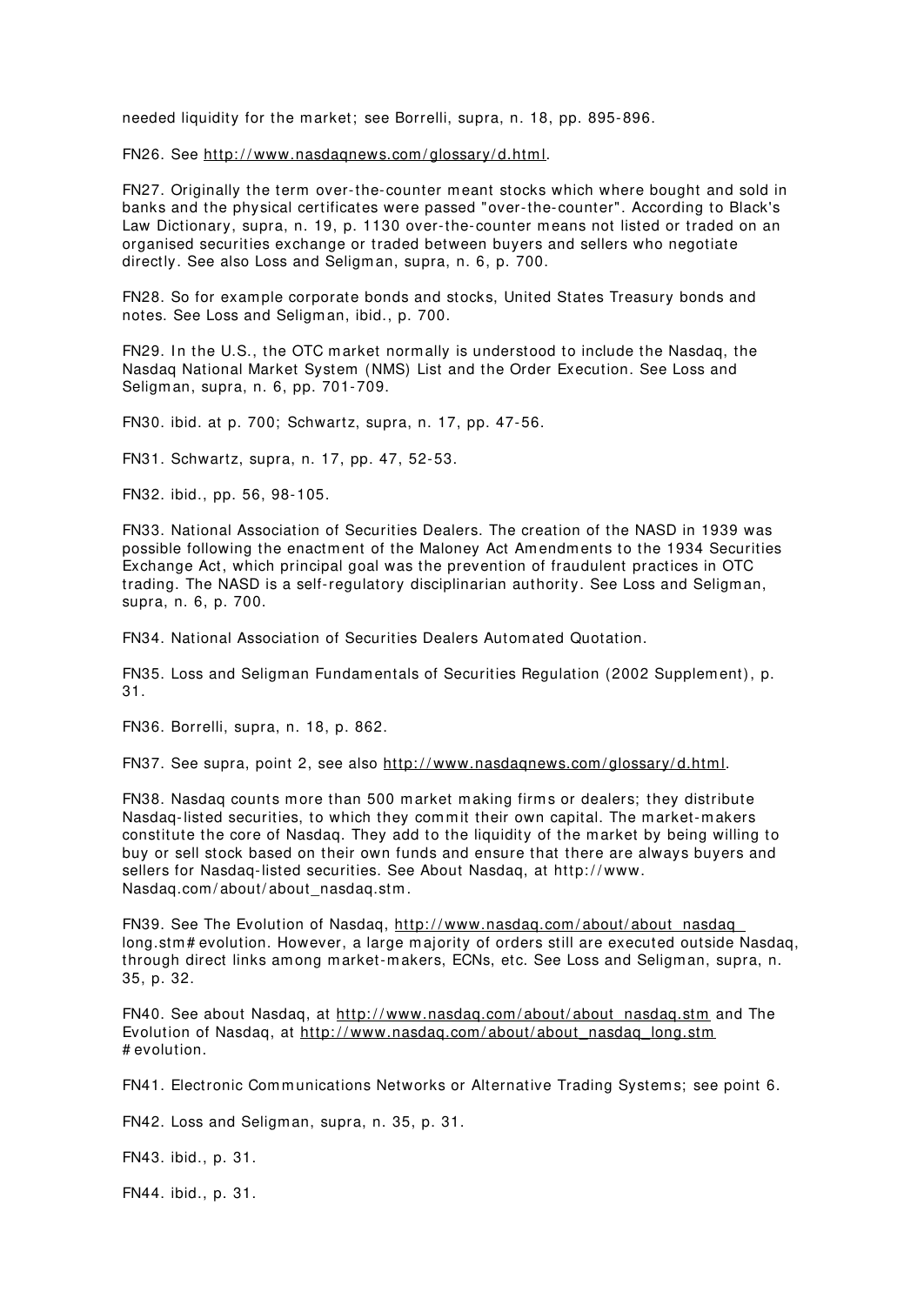FN45. ibid., p. 31.

FN46. See Loss and Seligm an, supra, n. 6, p. 718.

FN47. Nasdaq is now in the process of becom ing an independent entity. See Loss and Seligman, supra, n. 35, p. 32; Borrelli, supra, n. 18, pp. 897-898; see also hereinafter III. Analysis, 1. Market structure.

FN48. Release No. 34-43863, supra, n. 1.

FN49. See supra, n. 2.

FN50. Webster's Third New International Dictionary (1993), p. 1465.

FN51. See a., b. and c. hereinafter.

FN52. See Borrelli, supra, n. 18, p. 869.

FN53. For example, SmallCap securities too will be traded on the new system. Thus, with SuperMontage the Sm all Order Execution System (SOES) will not be used anym ore. See Borrelli, supra, n. 18, pp. 869-872.

FN54. Release No. 34-43863, supra, n. 1, at II. Executive Summary, B. Overview of the SuperMontage Proposal.

FN55. ibid. at II. Executive Summary, B. Overview of the SuperMontage Proposal, 1. Quote/ Order Collection.

FN56. ibid. at II. Executive Summary, B. Overview of the SuperMontage Proposal, 1. Quote/ Order Collection; see also Loss and Seligman, supra, n. 6, p. 33.

FN57. ibid. at II. Executive Summary, B. Overview of the SuperMontage Proposal, 1. Quote/ Order Collection.

FN58. ibid. at II. Executive Summary, B. Overview of the SuperMontage Proposal, 2. Display of Quotes/ Orders; see also Loss and Seligm an, supra, n. 6, pp. 33- 34.

FN59. ibid. at II. Executive Summary, B. Overview of the SuperMontage Proposal, 2. Display of Quotes/ Orders; see also Loss and Seligm an, supra, n. 6, pp. 33- 34.

FN60. ibid. at II. Executive Summary, B. Overview of the SuperMontage Proposal, 2. Display of Quotes/ Orders; see also Loss and Seligm an, supra, n. 6, pp. 33- 34.

FN61. ibid. at II. Executive Summary, B. Overview of the SuperMontage Proposal, 2. Display of Quotes/ Orders; see also Loss and Seligm an, supra, n. 6, p. 34.

FN62. See SuperMontage: The Next Generation in Nasdaq Trading, supra, n. 2.

FN63. See Release No. 34-43863, supra, n. 1, at II. Executive Summary, B. Overview of the SuperMontage Proposal, 3. Execution Services; see also Loss and Seligman, supra, n. 6, pp. 34-35.

FN64. ibid. at II. Executive Summary, B. Overview of the SuperMontage Proposal, 3. Execution Services; see also Loss and Seligman, supra, n. 6, p. 34.

FN65. ibid. at II. Executive Summary, B. Overview of the SuperMontage Proposal, 3. Execution Services; see also Loss and Seligman, supra, n. 6, p. 34.

FN66. ibid. at II. Executive Summary, B. Overview of the SuperMontage Proposal, 3. Execution Services; see also Loss and Seligman, supra, n. 6, p. 35.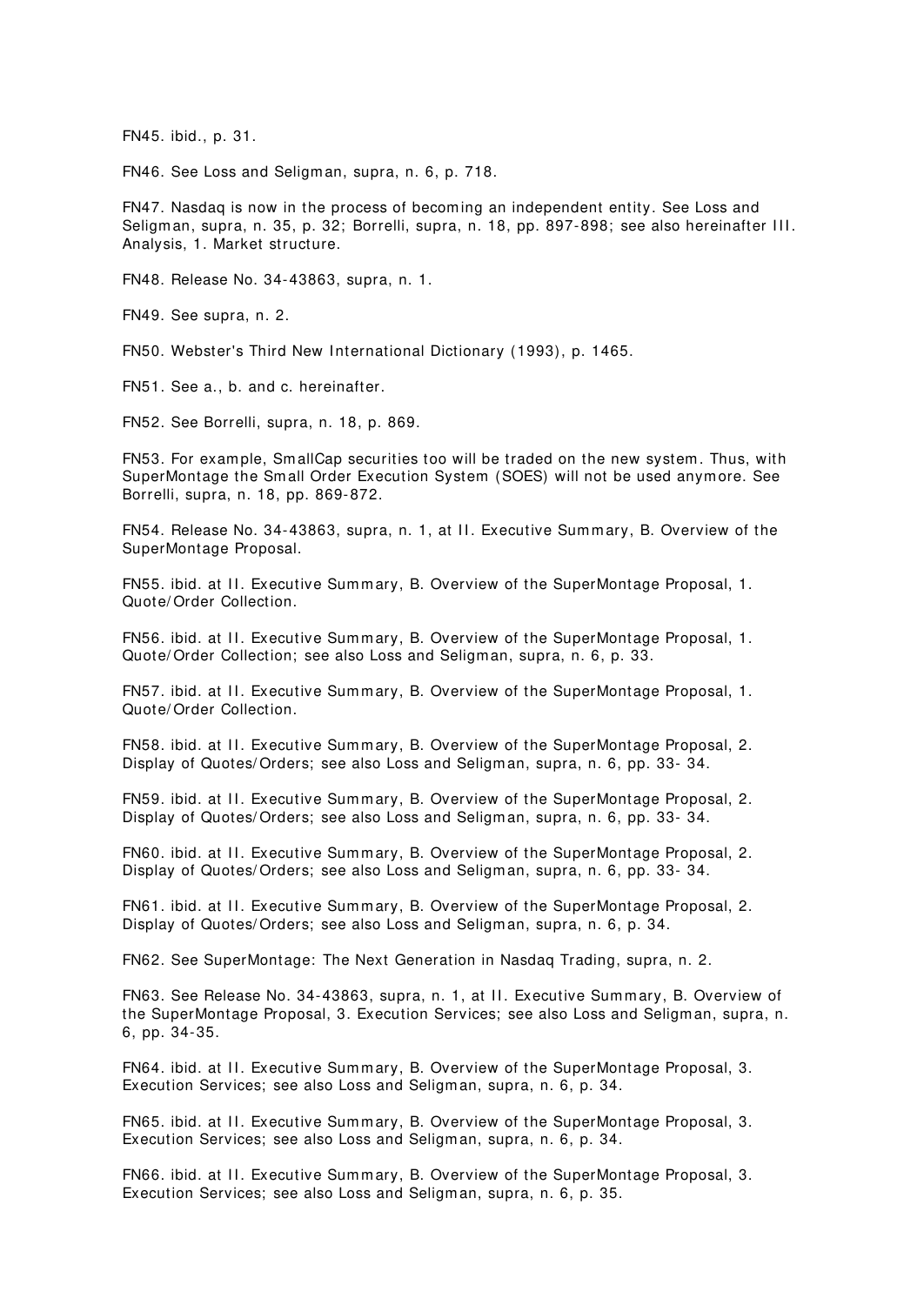FN67. The ECNs as Nasdaq's participants are m entioned separately here, because they play an im portant role with regard to the im plem entation of SuperMontage. Particularly, their future may depend on SuperMontage. ibid. at II. Executive Summary, C. Summary of Conclusions, 2. I nherent Conflicts of NASD Roles.

FN68. Release No. 34-40760, supra, n. 4. Rule 300(a), 17 CFR 242.300(a) defines the term Alternative Trading System .

FN69. See Jean-Baptiste Zufferey and Margaret Tschanz-Norton, Regulation of Trading Systems on Financial Markets (1997), pp. 225-237.

FN70. Release No. 34-40760, supra, n. 4, Introduction.

FN71. ibid. Before this new regulation was introduced, the SEC issued no-action letters for these systems. For an explanation of this practice see Lee, supra, n. 16, pp. 120-121. In the case of the Delta system , the no-action letter of the SEC was challenged, but the court affirmed the Commission order that the system was not an exchange. See Board of Trade of City of Chicago v. SEC 883 F.2d 525, 535 (7th Cir. 1989) and the rem and 923 F.2d 1270 (7th Cir. 1991). To the question of regulation of Alternative Trading Systems see: Jonathan R. Macey and Maureen O'Hara, "Regulating Exchanges and Alternative Trading System s: A Law and Econom ics Perspective" (1999) 28 J. Legal Stud. 17.

FN72. Release No. 34-40760, supra, n. 4, II. Executive Summary of Final Rules, C. Regulation ATS and III. Rule 3b-16 under the Exchange Act.

In the case of a registration as broker-dealer, the ATS have to comply with additional requirem ents, whereby the kind of activity and trading volum e are determ ining. The goal of the new Regulation ATS is to allow new m arkets to start without disproportionate adm inistrative burdens in order to give them the possibility to survive during their introduction and also develop. See Loss and Seligm an, supra, n. 6 at 719-720; Richard W. Jennings et al., Securities Regulation, Cases and Materials, 48 (Supplement 2001).

FN73. Release No. 34-43863, supra, n. 1, III. Description of the Proposal, H. ECN Participation.

FN74. In January 2000, for example, nine Alternative Trading Systems were collectively responsible for 26.2% of the total dollar volume of Nasdaq securities. See Gabriel Matus, "The Regulation of Alternative Trading System s: Market Fragm entation and the New Market Structure" (2001) 44 N.Y.L. Sch. L. Rev. 600-601.

FN75. Instinet belongs to the Reuters Group PLC, which maintains an approximately 85% stake. It is an agency broker and therefore remains neutral, neither buying nor selling securities for its own account. Its core business is providing brokerage services for the benefit of its custom ers on the tenets of neutrality, anonym ity, efficiency and transparency.

Instinet is able to reduce trading or transaction costs, and, in doing so, it potentially improves the investment performance.

Clients can enter orders on-screen and trade with fund m anagers, broker/ dealers, m arket-m akers, and exchange specialists around the world. Regardless of the size or location, each client has an equal opportunity to trade. See Lee, supra, n. 16, p. 121, regarding the former status of Instinet. Following the introduction of the new rules regarding ATS, I nstinet has been authorised as a broker-dealer by the SEC.

FN76. See Schwartz, supra, n. 17, p. 48.

FN77. Release No. 34-43863, supra, n. 1, III. Description of the Proposal, H. ECN Participation.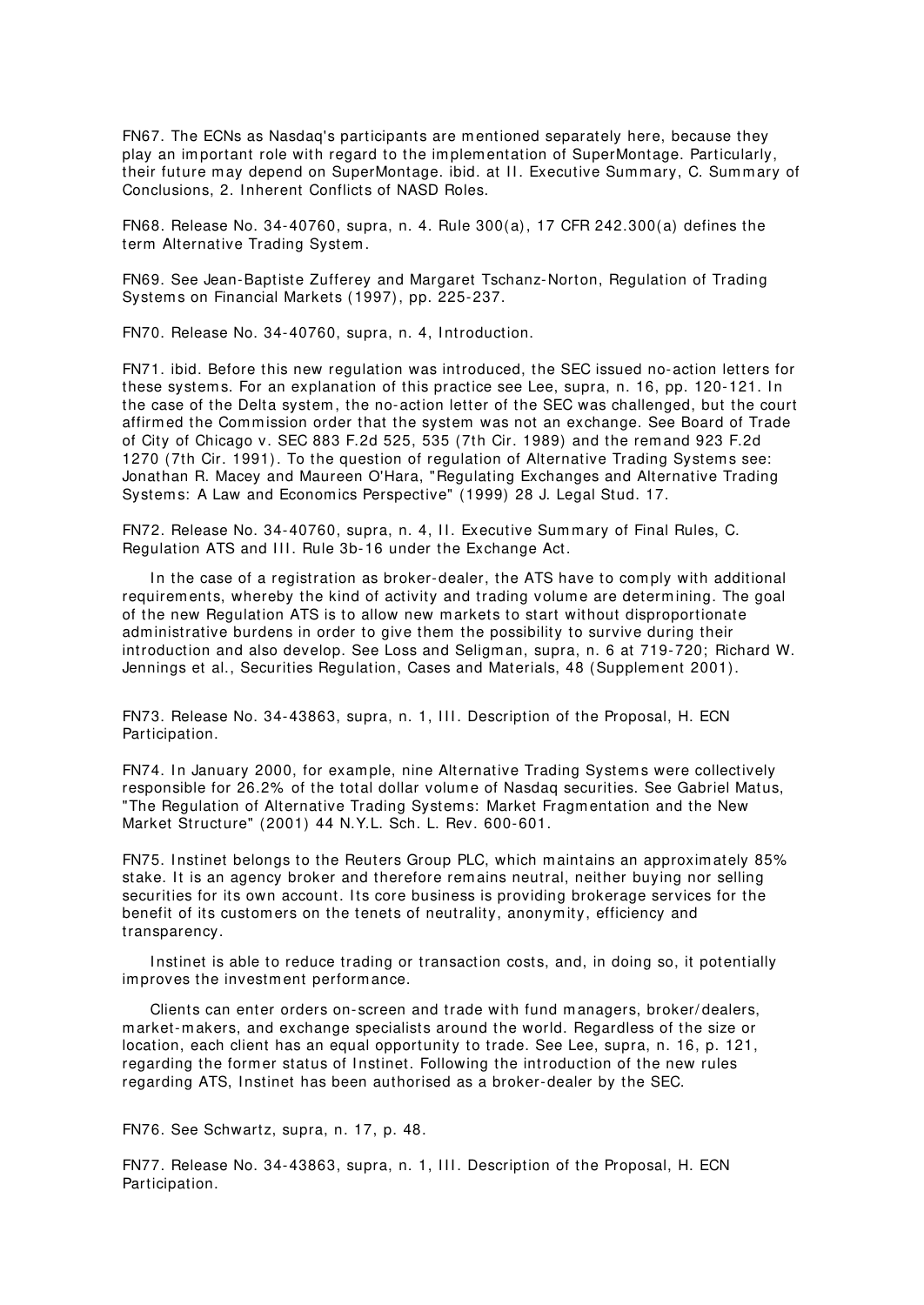FN78. Release No. 34-43863, supra, n. 1, I. Introduction.

FN79. It should be noted that the SEC could not decline an authorisation for competitive reasons or because a system represents a danger to other existing systems for example. When the legal requirem ents are fulfilled, the system has the right to be granted a license.

A self-regulatory organisation on the other hand could, in my opinion, decline the adm ission of new m em bers for technical reasons for exam ple like the im possibility to admit new members due to an over-capacity of its system. See in this context Silver v. New York Stock Exchange 83 S.Ct. 1246.

FN80. Nasdaq filed an application for registration with the Securities and Exchange Commission on November 9, 2000. See Loss and Seligman, supra, n. 35, p. 32.

FN81. s. 11A(a) of the Securities Exchange Act of 1934 sets forth findings and objectives that are to guide the SEC in its oversight of the national market system. In this context, the interests of the investors are determ inant. See also Release No. 34-42450; File No. SR-NYSE-99-48--February 23, 2000, NYSE Rulem aking: Notice of Filing of Proposed Rule Change--To Rescind Exchange Rule 390; Commission Request for Comment on Issues Relating to Market Fragmentation, IV. Commission's Request for Comment on Market Fragm entation, A. Overview of Current Market Structure.

The question of the market structure however is to be understood in a large sense. In the case of SuperMontage the consequences of changes within the m arket structure are indirect as far as the investors are concerned.

FN82. See Loss and Seligm an, supra, n. 35, p. 32.

FN83. Furtherm ore, the disciplinary actions brought by the SEC particularly against the NASD and the NYSE clearly show the danger of this system . For m ore details, see Borrelli, supra, n. 18, pp. 878-883.

In this context, it should be noted, that the NASD is not only a regulatory authority for the ECNs, but also for all firms trading Nasdaq stock. These firms must be certified by the SEC and registered with Nasdaq and the NASD Regulation, which is a new self-regulatory arm of NASD to police them selves. See Jeffrey L. Harrison et al., Regulation and Deregulation, Cases and Materials (1997), pp. 351-352.

FN84. See Loss and Seligm an, supra, n. 35, p. 32.

FN85. Once realised, this will also elim inate the tension existing within the NASD, which is a not for profit self-regulator on the one side and on the other side, as far as Nasdaq is concerned, tries to adm inister this entity so as to m axim ise its profit. See Loss and Seligm an, supra, n. 35, p. 32.

FN86. Pursuant to Rule 3a1-1 of the Rules and Regulations under the Securities Exchange Act of 1934, an organisation, association, or group of persons shall be exempt from the definition of "exchange" if it is operated by a national securities association. Such organisation, association, or group of persons that m eets the definition of an "exchange" must register as such, unless another exemption from the definition of "exchange" applies: 17 CFR 240.3a1-1; see also U.S. Securities and Exchange Commission, Commission Notice: Nasdaq Stock Market, Inc., Files Application for Registration as a National Securities Exchange, Release No. 34-44396; File No. 10-131; http:// www.sec.gov/ rules/ other/ 34-44396.htm.

FN87. See Loss and Seligm an, supra, n. 35, p. 32.

FN88. In June 2000, the NASD ownership of Nasdaq was reduced by 60% with the first private placem ent and by 40% with the second private placem ent later. See Loss and Seligman, supra, n. 35, p. 32; Borrelli, supra, n. 18, p. 899; Nasdaq Completes Common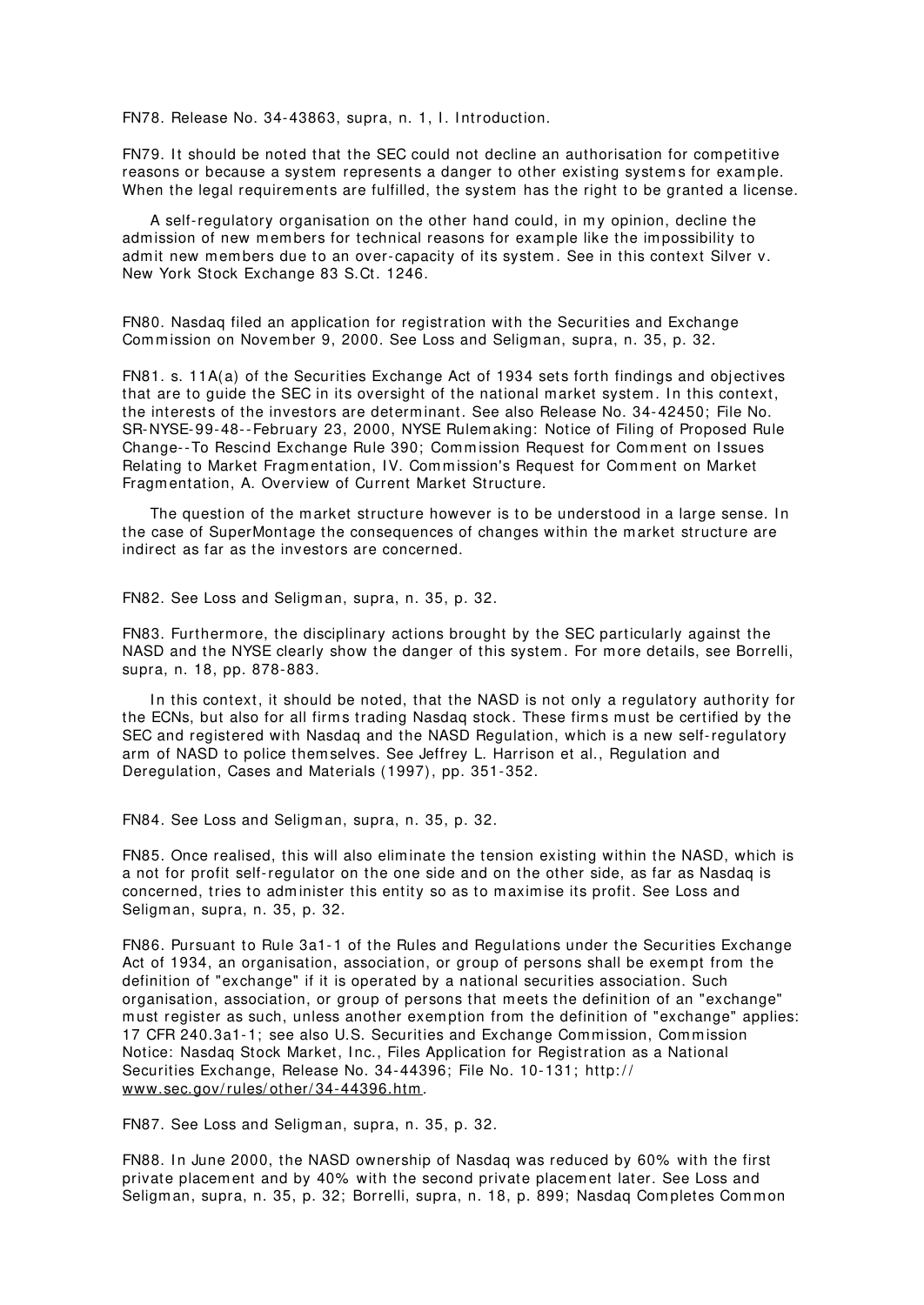Stock Repurchase from NASD at http:// www.nasdaqnews.com/news/pr2002/ne\_section02\_063.html.

FN89. Nasdaq filed an application for registration as an exchange on Novem ber 9, 2000, but as som e exhibits were incom plete, revised exhibits were subm itted in March 2001. As a result, Nasdaq com pleted its application for registration as a national securities exchange under s. 6 of the Securities Exchange Act of 1934 (15 U.S.C. 78(f)) on March 15, 2001. Within the registration of Nasdaq, SuperMontage will constitute a part of the Nasdaq system. See U.S. Securities and Exchange Commission, Commission Notice, supra, n. 86; see also Loss and Seligm an, supra, n. 35, p. 32.

The Securities and Exchange Commission did not make any communication with regard to the approxim ate date of the granting of the authorisation to Nasdaq.

FN90. See U.S. Securities and Exchange Commission, Commission Notice, supra, n. 86; see also Loss and Seligman, supra, n. 35, p. 32 and Nasdaq Completes Common Stock Repurchase from NASD, supra, n. 88.

FN91. Other systems and regulatory proposals too raise issues in relation to market fragm entation. For exam ple, within the NYSE Rulem aking, the proposed rule change regarding the Exchange Rule 390. See Release No. 34-42450, supra, n. 81. To the concept of fragm entation see Lee, supra, n. 16, pp. 53-55.

FN92. ibid. at IV. Commission's Request for Comment on Market Fragmentation, A. Overview of Current Market Structure, 3. Current Market Structure Com ponents that Address Fragm entation, c. Broker's Duty of Best Execution.

FN93. ibid. at IV. Commission's Request for Comment on Market Fragmentation, A. Overview of Current Market Structure, 1. I nvestor I nterests and Com petition on Price. S.  $11A(a)(1)(C(ii))$  of the Securities Exchange Act 1934 provides that the national market system should assure "fair com petition am ong brokers and dealers, am ong exchange m arkets, and between exchange markets and markets other than exchange markets". Furtherm ore, one of the main objectives of the Securities Exchange Act of 1934, s.  $11A(a)(1)(C)(i)$ , is that a national market system should provide for the "economically efficient execution of securities transactions". In this context see also Harold S. Bloom enthal and Sam uel Wolff, Securities and Federal Corporate Law (2nd ed., 1998), Part IX. Securities Markets and Broker-Dealer Regulation, Chap. 23. Securities Markets, Broker- Dealers, and Market-Makers, § 23:5. Fragmentation.

FN94. See Jennings et al., supra, n. 72, pp. 50-51.

FN95. ibid., pp. 51-52; Release No. 34-42450 supra, n. 81, IV. Commission's Request for Comment on Market Fragmentation, C. Requests for Comment, 2. Possible Options for Addressing Fragm entation. The results of this consultation still are not published. See in this context Borrelli, supra, n. 18, pp. 894- 896.

For an economic view of the effects of market fragmentation see Lee, supra, n. 16, pp. 228-229; see also Schwartz, supra n. 17, pp. 174-180 and 186-187.

FN96. SuperMontage: The Next Generation in Nasdaq Trading, supra, n. 2.

FN97. Release No. 34-43863, supra, n. 1 at V. Discussion, I . I ssues Relating to Com petition, 1. Centralisation. As to the role of NASD, see above point 1. Market structure.

FN98. See Borrelli, supra, n. 18, pp. 897-899.

FN99. Release No. 34-43863, supra, n. 1 at V. Discussion, I . I ssues Relating to Com petition, 1. Centralization. As to the role of NASD, see above point 1. Market structure.